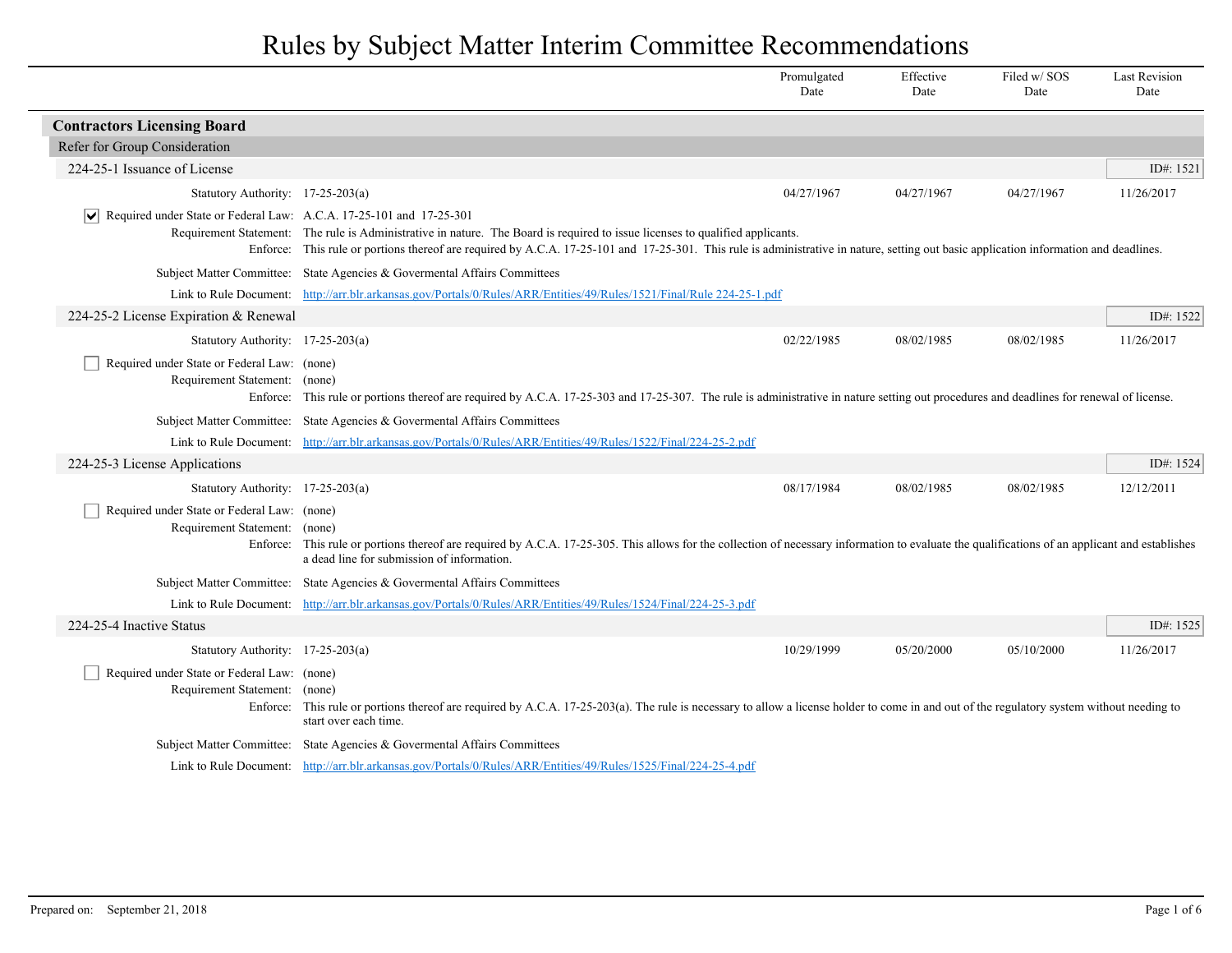|                                                                              |                                                                                                                                                                                                                                                                                                                                                           | Promulgated<br>Date | Effective<br>Date | Filed w/SOS<br>Date | <b>Last Revision</b><br>Date |
|------------------------------------------------------------------------------|-----------------------------------------------------------------------------------------------------------------------------------------------------------------------------------------------------------------------------------------------------------------------------------------------------------------------------------------------------------|---------------------|-------------------|---------------------|------------------------------|
| 224-25-5 Classification and Experience                                       |                                                                                                                                                                                                                                                                                                                                                           |                     |                   |                     | ID#: 1527                    |
|                                                                              | Statutory Authority: 17-25-203(a) and 17-25-302                                                                                                                                                                                                                                                                                                           | 11/21/1984          | 11/21/1984        | 01/27/1987          | 11/26/2017                   |
| Required under State or Federal Law: (none)<br>Requirement Statement:        | (none)<br>Enforce: This rule or portions thereof are required by A.C.A. 17-25-305. The rule is necessary so the appropriate license can be issued to properly qualified applicant. This is intended to<br>protect Arkansans from hiring unqualified people to perform construction work that could result in physical or financial harm.                  |                     |                   |                     |                              |
|                                                                              | Subject Matter Committee: State Agencies & Governental Affairs Committees                                                                                                                                                                                                                                                                                 |                     |                   |                     |                              |
|                                                                              | Link to Rule Document: http://arr.blr.arkansas.gov/Portals/0/Rules/ARR/Entities/49/Rules/1527/Final/224-25-5.pdf                                                                                                                                                                                                                                          |                     |                   |                     |                              |
| 224-25-5-1 Issuance of License                                               |                                                                                                                                                                                                                                                                                                                                                           |                     |                   |                     | ID#: 1605                    |
| Statutory Authority: 17-25-504(4)                                            |                                                                                                                                                                                                                                                                                                                                                           | 03/24/2000          | 05/20/2000        | 05/10/2000          | 07/25/2016                   |
| Required under State or Federal Law: A.C.A. 17-25-504 and 17-25-505          | Requirement Statement: The rule is Administrative in nature. The Committee is required to issue licenses to qualified applicants.<br>Enforce: This rule or portions thereof are required by A.C.A. 17-25-504. This rule is administrative in nature setting out basic information for applications and establishing deadlines for<br>certain information. |                     |                   |                     |                              |
|                                                                              | Subject Matter Committee: State Agencies & Governental Affairs Committees                                                                                                                                                                                                                                                                                 |                     |                   |                     |                              |
|                                                                              | Link to Rule Document: http://arr.blr.arkansas.gov/Portals/0/Rules/ARR/Entities/49/Rules/1605/Final/224-25-5-1.pdf                                                                                                                                                                                                                                        |                     |                   |                     |                              |
| 224-25-5-2 License Expiration & Renewal                                      |                                                                                                                                                                                                                                                                                                                                                           |                     |                   |                     | ID#: $1606$                  |
| Statutory Authority: 17-25-504(4)                                            |                                                                                                                                                                                                                                                                                                                                                           | 03/24/2000          | 05/20/2000        | 05/10/2000          | 07/25/2016                   |
| Required under State or Federal Law: (none)<br>Requirement Statement: (none) | Enforce: This rule or portions thereof are required by A.C.A. 17-25-512. This rule is administrative in nature establishing procedures for the renewal of licenses.                                                                                                                                                                                       |                     |                   |                     |                              |
|                                                                              | Subject Matter Committee: State Agencies & Governental Affairs Committees                                                                                                                                                                                                                                                                                 |                     |                   |                     |                              |
|                                                                              | Link to Rule Document: http://arr.blr.arkansas.gov/Portals/0/Rules/ARR/Entities/49/Rules/1606/Final/224-25-5-2.pdf                                                                                                                                                                                                                                        |                     |                   |                     |                              |
| 224-25-5-3 License Applications                                              |                                                                                                                                                                                                                                                                                                                                                           |                     |                   |                     | ID#: $1607$                  |
| Statutory Authority: 17-25-504(4)                                            |                                                                                                                                                                                                                                                                                                                                                           | 03/24/2000          | 05/20/2000        | 05/10/2000          | 02/02/2012                   |
| Required under State or Federal Law: (none)<br>Requirement Statement: (none) | Enforce: This rule or portions thereof are required by A.C.A. 17-25-504. This rule is administrative in nature establishing deadlines for the completion of applications.                                                                                                                                                                                 |                     |                   |                     |                              |
|                                                                              | Subject Matter Committee: State Agencies & Governental Affairs Committees                                                                                                                                                                                                                                                                                 |                     |                   |                     |                              |
|                                                                              | Link to Rule Document: http://arr.blr.arkansas.gov/Portals/0/Rules/ARR/Entities/49/Rules/1607/Final/224-25-5-3.pdf                                                                                                                                                                                                                                        |                     |                   |                     |                              |
| 224-25-5-4 License Fees                                                      |                                                                                                                                                                                                                                                                                                                                                           |                     |                   |                     | ID#: $1622$                  |
| Statutory Authority: 17-25-504(4)                                            |                                                                                                                                                                                                                                                                                                                                                           | 03/24/2000          | 05/20/2000        | 05/10/2000          | 02/02/2012                   |
| Required under State or Federal Law: (none)<br>Requirement Statement: (none) | Enforce: This rule or portions thereof are required by A.C.A. 17-25-303 and 17-25-504.                                                                                                                                                                                                                                                                    |                     |                   |                     |                              |
|                                                                              | Subject Matter Committee: State Agencies & Governental Affairs Committees                                                                                                                                                                                                                                                                                 |                     |                   |                     |                              |
|                                                                              | Link to Rule Document: http://arr.blr.arkansas.gov/Portals/0/Rules/ARR/Entities/49/Rules/1622/Final/224-25-5-4.pdf                                                                                                                                                                                                                                        |                     |                   |                     |                              |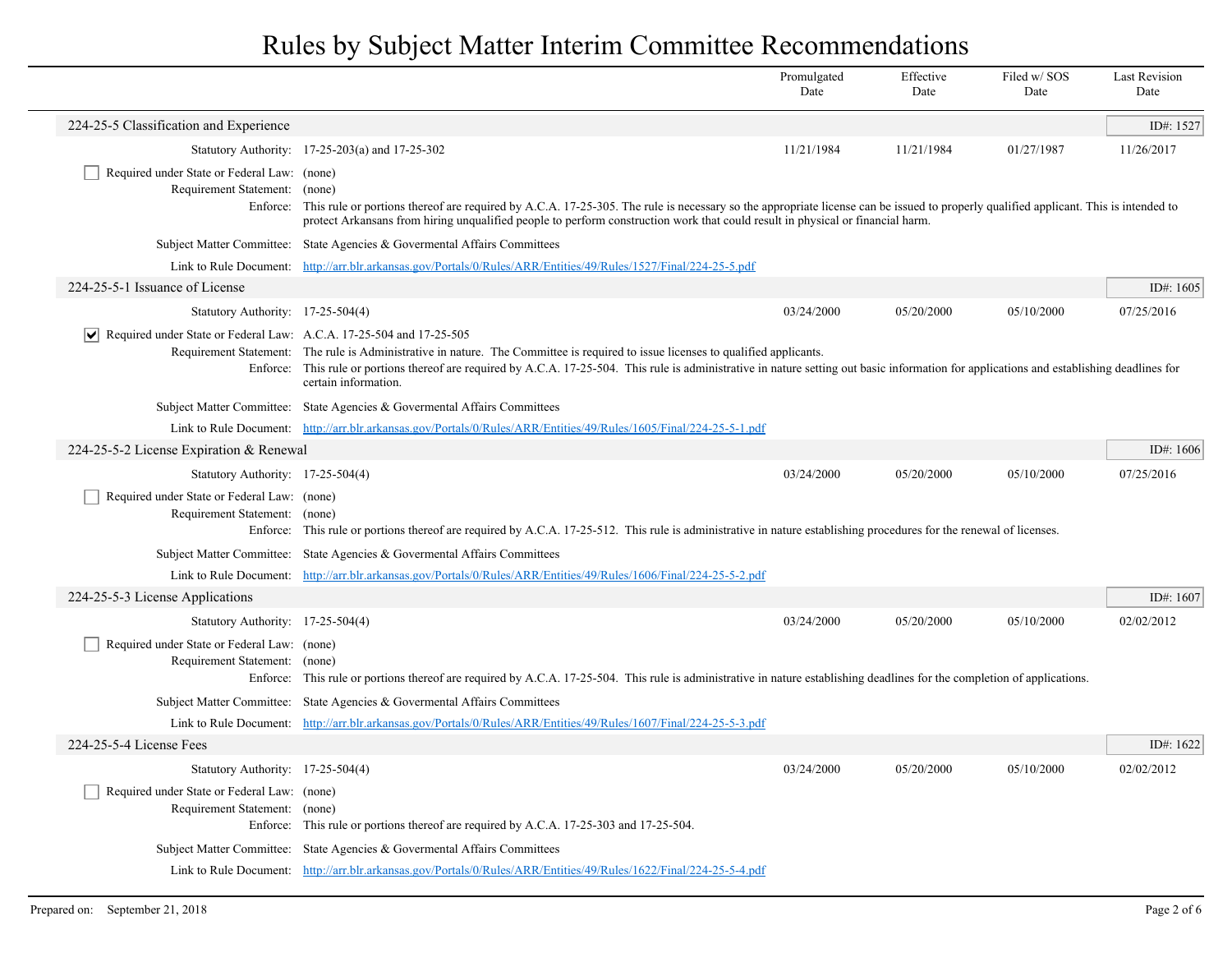|                                                                              |                                                                                                                                                                                                                                                                                                                                            | Promulgated<br>Date | Effective<br>Date | Filed w/SOS<br>Date | <b>Last Revision</b><br>Date |
|------------------------------------------------------------------------------|--------------------------------------------------------------------------------------------------------------------------------------------------------------------------------------------------------------------------------------------------------------------------------------------------------------------------------------------|---------------------|-------------------|---------------------|------------------------------|
| 224-25-5-5 Inactive Status                                                   |                                                                                                                                                                                                                                                                                                                                            |                     |                   |                     | ID#: 1608                    |
| Statutory Authority: 17-25-504(4)                                            |                                                                                                                                                                                                                                                                                                                                            | 03/24/2000          | 05/20/2000        | 05/10/2000          | 07/25/2016                   |
| Required under State or Federal Law: (none)<br>Requirement Statement: (none) | Enforce: This rule or portions thereof are required by A.C.A. 17-25-504. This rule is necessary to allow license holders to move in and out of the regulatory system without starting from the<br>beginning each time.                                                                                                                     |                     |                   |                     |                              |
|                                                                              | Subject Matter Committee: State Agencies & Governental Affairs Committees                                                                                                                                                                                                                                                                  |                     |                   |                     |                              |
|                                                                              | Link to Rule Document: http://arr.blr.arkansas.gov/Portals/0/Rules/ARR/Entities/49/Rules/1608/Final/224-25-5-5.pdf                                                                                                                                                                                                                         |                     |                   |                     |                              |
| 224-25-5-6 Experience Required                                               |                                                                                                                                                                                                                                                                                                                                            |                     |                   |                     | ID#: 1609                    |
| Statutory Authority: 17-25-504(4)                                            |                                                                                                                                                                                                                                                                                                                                            | 03/24/2000          | 05/20/2000        | 05/10/2000          | 02/02/2012                   |
| Required under State or Federal Law: (none)<br>Requirement Statement: (none) | Enforce: This rule or portions thereof are required by A.C.A. 17-25-507. The rule is necessary to determine the appropriate license to issue to an applicant.                                                                                                                                                                              |                     |                   |                     |                              |
|                                                                              | Subject Matter Committee: State Agencies & Governental Affairs Committees                                                                                                                                                                                                                                                                  |                     |                   |                     |                              |
|                                                                              | Link to Rule Document: http://arr.blr.arkansas.gov/Portals/0/Rules/ARR/Entities/49/Rules/1609/Final/224-25-5-6.pdf                                                                                                                                                                                                                         |                     |                   |                     |                              |
| 224-25-5-7 Examination Required                                              |                                                                                                                                                                                                                                                                                                                                            |                     |                   |                     | ID#: $1610$                  |
| Statutory Authority: 17-25-504(4)                                            |                                                                                                                                                                                                                                                                                                                                            | 03/24/2000          | 05/20/2000        | 05/10/2000          | 09/26/2001                   |
| Required under State or Federal Law: (none)<br>Requirement Statement: (none) | Enforce: This rule or portions thereof are required by A.C.A. 17-25-509. The rule is necessary to demonstrate the applicant has a working knowledge of basic business principles and the<br>laws that govern contractors in Arkansas.                                                                                                      |                     |                   |                     |                              |
|                                                                              | Subject Matter Committee: State Agencies & Governental Affairs Committees                                                                                                                                                                                                                                                                  |                     |                   |                     |                              |
|                                                                              | Link to Rule Document: http://arr.blr.arkansas.gov/Portals/0/Rules/ARR/Entities/49/Rules/1610/Final/224-25-5-7.pdf                                                                                                                                                                                                                         |                     |                   |                     |                              |
| 224-25-5-8 Financial Requirements                                            |                                                                                                                                                                                                                                                                                                                                            |                     |                   |                     | ID#: $1611$                  |
| Statutory Authority: 17-25-504(4)                                            |                                                                                                                                                                                                                                                                                                                                            | 03/24/2000          | 05/20/2000        | 05/10/2000          | 07/25/2016                   |
| Required under State or Federal Law: (none)<br>Requirement Statement: (none) | Enforce: This rule or portions thereof are required by A.C.A. 17-25-503 and 17-25-506. The rule is necessary so the agency can evaluate the financial stability of an applicant in relation to<br>the size of projects he wishes to work on. This is intended to be a consumer protection against loss of time, money and personal safety. |                     |                   |                     |                              |
|                                                                              | Subject Matter Committee: State Agencies & Governental Affairs Committees                                                                                                                                                                                                                                                                  |                     |                   |                     |                              |
|                                                                              | Link to Rule Document: http://arr.blr.arkansas.gov/Portals/0/Rules/ARR/Entities/49/Rules/1611/Final/224-25-5-8.pdf                                                                                                                                                                                                                         |                     |                   |                     |                              |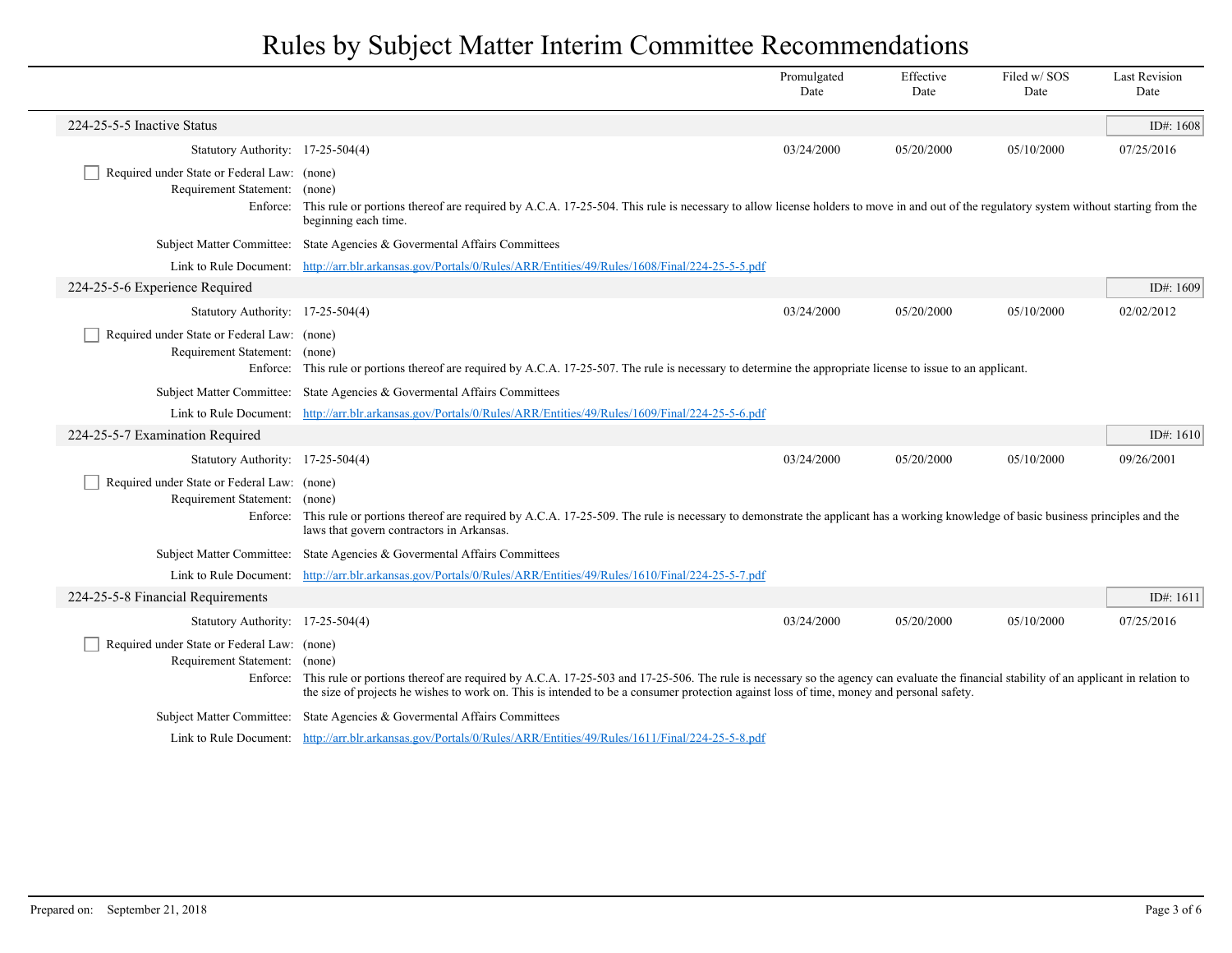|                                                                              |                                                                                                                                                                                                                                                                                                                                                  | Promulgated<br>Date | Effective<br>Date | Filed w/SOS<br>Date | <b>Last Revision</b><br>Date |
|------------------------------------------------------------------------------|--------------------------------------------------------------------------------------------------------------------------------------------------------------------------------------------------------------------------------------------------------------------------------------------------------------------------------------------------|---------------------|-------------------|---------------------|------------------------------|
| 224-25-5-9 Classifications                                                   |                                                                                                                                                                                                                                                                                                                                                  |                     |                   |                     | ID#: $1613$                  |
|                                                                              | Statutory Authority: 17-25-504(4) and 17-25-507(b)                                                                                                                                                                                                                                                                                               | 06/22/2011          | 02/02/2012        | 01/23/2012          | 07/25/2016                   |
| Required under State or Federal Law: (none)<br>Requirement Statement:        | (none)<br>Enforce: This rule or portions thereof are required by A.C.A 17-25-504(a) and 17-25-507(b). The rule is necessary to collect information to assist the agency in determining the proper<br>license that an applicant should receive. This in intended to protect the consumer from a financial loss or a injury to person or property. |                     |                   |                     |                              |
|                                                                              | Subject Matter Committee: State Agencies & Governental Affairs Committees                                                                                                                                                                                                                                                                        |                     |                   |                     |                              |
|                                                                              | Link to Rule Document: http://arr.blr.arkansas.gov/Portals/0/Rules/ARR/Entities/49/Rules/1613/Final/224-25-5-9.pdf                                                                                                                                                                                                                               |                     |                   |                     |                              |
| 224-25-5-10 Complaints and Investigations                                    |                                                                                                                                                                                                                                                                                                                                                  |                     |                   |                     | ID#: 1614                    |
| Statutory Authority: 17-25-504(4)                                            |                                                                                                                                                                                                                                                                                                                                                  | 03/24/2000          | 05/20/2000        | 05/10/2000          | 02/02/2012                   |
| Required under State or Federal Law: (none)<br>Requirement Statement: (none) | Enforce: This rule or portions thereof are required by A.C.A. 17-25-504. The rule is necessary to set out the consumer complaint and investigation process.                                                                                                                                                                                      |                     |                   |                     |                              |
|                                                                              | Subject Matter Committee: State Agencies & Governental Affairs Committees                                                                                                                                                                                                                                                                        |                     |                   |                     |                              |
|                                                                              | Link to Rule Document: http://arr.blr.arkansas.gov/Portals/0/Rules/ARR/Entities/49/Rules/1614/Final/224-25-5-10.pdf                                                                                                                                                                                                                              |                     |                   |                     |                              |
| 224-25-5-11 Hearings $&$ Appeals                                             |                                                                                                                                                                                                                                                                                                                                                  |                     |                   |                     | ID#: $1615$                  |
| Statutory Authority: 17-25-504(4)                                            |                                                                                                                                                                                                                                                                                                                                                  | 03/24/2000          | 05/20/2000        | 05/10/2000          | 02/02/2012                   |
| Required under State or Federal Law: (none)<br>Requirement Statement: (none) | Enforce: This rule or portions thereof are required by A.C.A. 17-25-510 and 17-25-511. It is administrative in nature setting out the appeal of Committee decisions process.                                                                                                                                                                     |                     |                   |                     |                              |
|                                                                              | Subject Matter Committee: State Agencies & Governental Affairs Committees                                                                                                                                                                                                                                                                        |                     |                   |                     |                              |
|                                                                              | Link to Rule Document: http://arr.blr.arkansas.gov/Portals/0/Rules/ARR/Entities/49/Rules/1615/Final/224-25-5-11.pdf                                                                                                                                                                                                                              |                     |                   |                     |                              |
| 224-25-5-12 Deadlines                                                        |                                                                                                                                                                                                                                                                                                                                                  |                     |                   |                     | ID#: $1618$                  |
| Statutory Authority: 17-25-504(4)                                            |                                                                                                                                                                                                                                                                                                                                                  | 03/24/2000          | 05/20/2000        | 05/10/2000          |                              |
| Required under State or Federal Law: (none)<br>Requirement Statement: (none) | Enforce: This rule or portions thereof are required by A.C.A. 17-25-504(a). This rule is necessary to ensure effective and timely process of applications so as to benefit the applicant<br>navigating the application process. It establishes what occurs when a deadline falls on a weekend or legal holiday.                                  |                     |                   |                     |                              |
|                                                                              | Subject Matter Committee: State Agencies & Governental Affairs Committees                                                                                                                                                                                                                                                                        |                     |                   |                     |                              |
|                                                                              | Link to Rule Document: http://arr.blr.arkansas.gov/Portals/0/Rules/ARR/Entities/49/Rules/1618/Final/224-25-5-12.pdf                                                                                                                                                                                                                              |                     |                   |                     |                              |
| 224-25-5-13 Definitions                                                      |                                                                                                                                                                                                                                                                                                                                                  |                     |                   |                     | ID#: 1619                    |
| Statutory Authority: 17-25-504(4)                                            |                                                                                                                                                                                                                                                                                                                                                  | 03/24/2000          | 05/20/2000        | 05/10/2000          | 02/02/2012                   |
| Required under State or Federal Law: (none)<br>Requirement Statement: (none) | Enforce: This rule or portions thereof are required by A.C.A. 17-25-502 and 17-25-504. It establishes various definitions of terms.                                                                                                                                                                                                              |                     |                   |                     |                              |
|                                                                              | Subject Matter Committee: State Agencies & Governental Affairs Committees                                                                                                                                                                                                                                                                        |                     |                   |                     |                              |
|                                                                              | Link to Rule Document: http://arr.blr.arkansas.gov/Portals/0/Rules/ARR/Entities/49/Rules/1619/Final/224-25-5-13.pdf                                                                                                                                                                                                                              |                     |                   |                     |                              |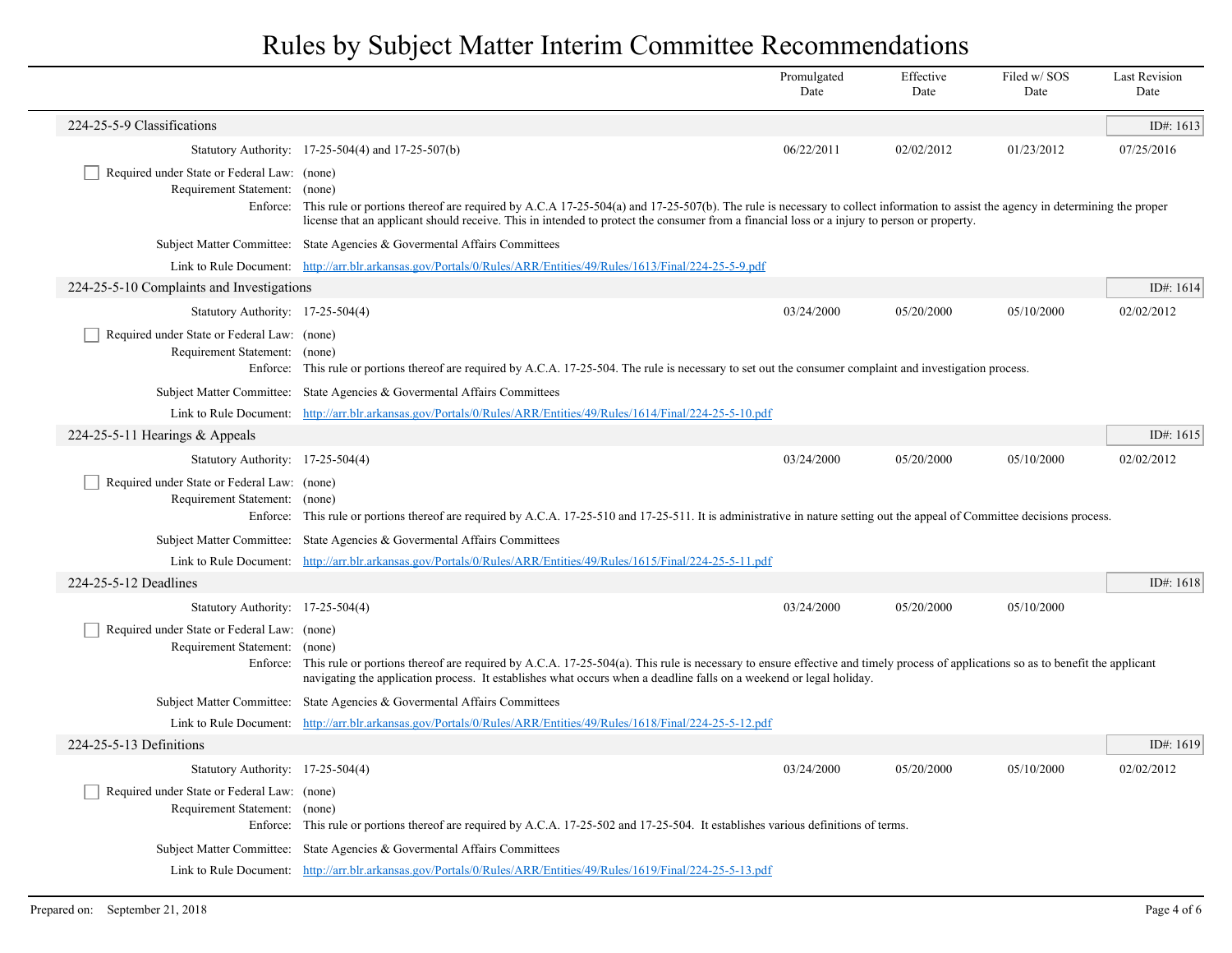|                                                                              |                                                                                                                                                                                                                                                                                                                              | Promulgated<br>Date | Effective<br>Date | Filed w/SOS<br>Date | <b>Last Revision</b><br>Date |
|------------------------------------------------------------------------------|------------------------------------------------------------------------------------------------------------------------------------------------------------------------------------------------------------------------------------------------------------------------------------------------------------------------------|---------------------|-------------------|---------------------|------------------------------|
| 224-25-5-14 Display of Name and License Number                               |                                                                                                                                                                                                                                                                                                                              |                     |                   |                     | ID#: $1620$                  |
| Statutory Authority: 17-25-504(4)                                            |                                                                                                                                                                                                                                                                                                                              | 05/26/2004          | 07/01/2004        | 06/03/2004          | 02/02/2012                   |
| Required under State or Federal Law: (none)<br>Requirement Statement: (none) | Enforce: This rule or portions thereof are required by A.C.A. 17-25-504. The rule is necessary to protect consumers from using unlicensed and unqualified contractors. Display of the license<br>provides proof of qualifications and compliance with consumer protection regulations.                                       |                     |                   |                     |                              |
|                                                                              | Subject Matter Committee: State Agencies & Governental Affairs Committees                                                                                                                                                                                                                                                    |                     |                   |                     |                              |
|                                                                              | Link to Rule Document: http://arr.blr.arkansas.gov/Portals/0/Rules/ARR/Entities/49/Rules/1620/Final/224-25-5-14.pdf                                                                                                                                                                                                          |                     |                   |                     |                              |
| 224-25-6 Financial Requirements                                              |                                                                                                                                                                                                                                                                                                                              |                     |                   |                     | ID#: 1530                    |
| Statutory Authority: 17-25-203(a)                                            |                                                                                                                                                                                                                                                                                                                              | 04/27/1967          | 04/27/1967        | 04/27/1967          | 11/26/2017                   |
| Required under State or Federal Law: (none)<br>Requirement Statement: (none) | Enforce: This rule or portions thereof are required by A.C.A. 17-25-304. The rule is necessary so the agency can evaluate the financial stability of an applicant in relation to the size of<br>projects he wishes to work on. This is intended to be a consumer protection against loss of time, money and personal safety. |                     |                   |                     |                              |
|                                                                              | Subject Matter Committee: State Agencies & Governental Affairs Committees                                                                                                                                                                                                                                                    |                     |                   |                     |                              |
|                                                                              | Link to Rule Document: http://arr.blr.arkansas.gov/Portals/0/Rules/ARR/Entities/49/Rules/1530/Final/224-25-6.pdf                                                                                                                                                                                                             |                     |                   |                     |                              |
| 224-25-7 Bidding & Classification                                            |                                                                                                                                                                                                                                                                                                                              |                     |                   |                     | ID#: 1538                    |
| Statutory Authority: 17-25-203(a)                                            |                                                                                                                                                                                                                                                                                                                              | 02/22/1985          | 08/02/1985        | 08/02/1985          | 05/20/2000                   |
| Required under State or Federal Law: (none)<br>Requirement Statement: (none) | Enforce: This rule or portions thereof are required by A.C.A. 17-25-313 and 17-25-315.                                                                                                                                                                                                                                       |                     |                   |                     |                              |
|                                                                              | Subject Matter Committee: State Agencies & Governental Affairs Committees                                                                                                                                                                                                                                                    |                     |                   |                     |                              |
|                                                                              | Link to Rule Document: http://arr.blr.arkansas.gov/Portals/0/Rules/ARR/Entities/49/Rules/1538/Final/224-25-7.pdf                                                                                                                                                                                                             |                     |                   |                     |                              |
| 224-25-8 Complaints & Investigations                                         |                                                                                                                                                                                                                                                                                                                              |                     |                   |                     | ID#: 1540                    |
| Statutory Authority: 17-25-203(a)                                            |                                                                                                                                                                                                                                                                                                                              | 02/22/1985          | 08/02/1985        | 08/02/1985          | 10/27/2001                   |
| Required under State or Federal Law: (none)<br>Requirement Statement: (none) | Enforce: This rule or portions thereof are required by A.C.A. 17-25-103 and 17-25-203(a). The rule is necessary to ensure licensed contractors follow Arkansas law related to the industry.<br>The rule is administrate in nature, it sets out the complaints and investigation process.                                     |                     |                   |                     |                              |
|                                                                              | Subject Matter Committee: State Agencies & Governental Affairs Committees                                                                                                                                                                                                                                                    |                     |                   |                     |                              |
|                                                                              | Link to Rule Document: http://arr.blr.arkansas.gov/Portals/0/Rules/ARR/Entities/49/Rules/1540/Final/224-25-8.pdf                                                                                                                                                                                                             |                     |                   |                     |                              |